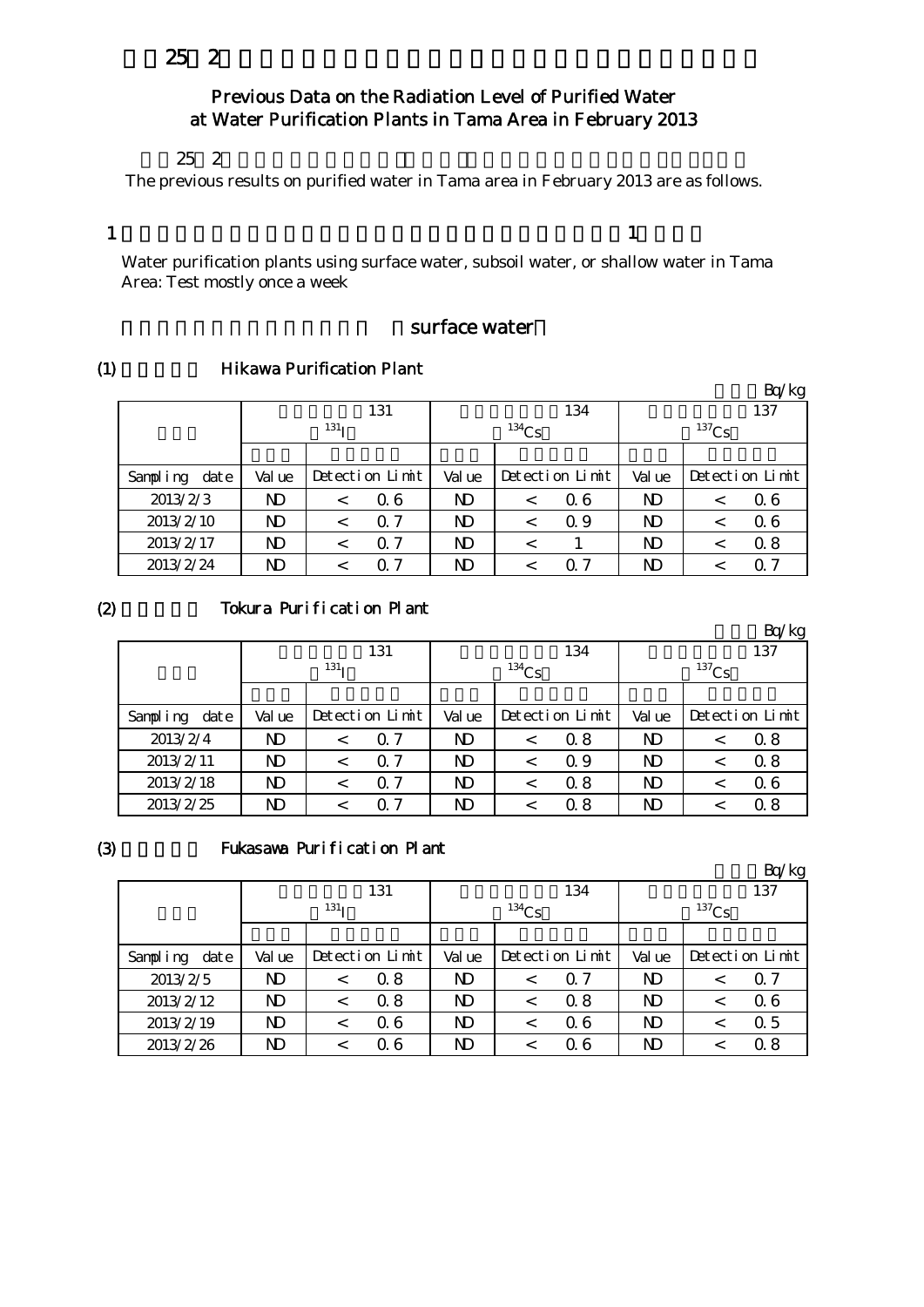# Ottsu Purification Plant

|                   |                |                  |     |                |                 |     |                |          | Bq/kg           |
|-------------------|----------------|------------------|-----|----------------|-----------------|-----|----------------|----------|-----------------|
|                   |                |                  | 131 |                |                 | 134 |                |          | 137             |
|                   |                | 131 <sub>T</sub> |     |                | $134$ Cs        |     |                | $137$ Cs |                 |
|                   |                |                  |     |                |                 |     |                |          |                 |
| Sampling<br>dat e | Val ue         | Detection Limit  |     |                | Detection Limit |     | Val ue         |          | Detection Limit |
| 2013/2/5          | N <sub>D</sub> | $\,<\,$          | 0.8 | N <sub>D</sub> | <               | 0.8 | ND             | <        | 0.8             |
| 2013/2/12         | $\mathbf{D}$   | $\,<\,$          | 0.8 | N <sub>D</sub> | <               | 0.9 | N <sub>D</sub> |          | $\Omega$ 7      |
| 2013/2/19         | N <sub>D</sub> | $\,<\,$          | 0.7 | N <sub>D</sub> | <               | 0.8 | N <sub>D</sub> |          | Q 7             |
| 2013/2/26         | ND             |                  | 0.8 | ND             | <               | Q 9 | ND             |          | Q 6             |

(5)

# Tanasawa Purification Plant

|                   |              |                  |                 |                |          |                 |                |          | Bq/kg           |
|-------------------|--------------|------------------|-----------------|----------------|----------|-----------------|----------------|----------|-----------------|
|                   |              |                  | 131             |                |          | 134             |                |          | 137             |
|                   |              | 131 <sub>T</sub> |                 |                | $134$ Cs |                 |                | $137$ Cs |                 |
|                   |              |                  |                 |                |          |                 |                |          |                 |
| Sampling<br>dat e | Val ue       |                  | Detection Limit | Val ue         |          | Detection Limit | Val ue         |          | Detection Limit |
| 2013/2/5          | ND           | $\,<\,$          | 0.8             | N <sub>D</sub> | <        | 0.7             | ND             | <        | 0.7             |
| 2013/2/12         | ND           | $\,<\,$          | 06              | N <sub>D</sub> | <        | $\Omega$ 5      | N <sub>D</sub> | <        | 0.7             |
| 2013/2/19         | $\mathbf{D}$ | $\,<\,$          | $\Omega$ 7      | N <sub>D</sub> | <        | 0.8             | N)             |          | 0.8             |
| 2013/2/26         | ND           |                  | $\Omega$ 7      | ND             | <        | 0. 7            | N <sub>D</sub> |          | $\Omega$ 7      |

## (6)

# Otaba Purification Plant

|                  |                |                       |                 |                |          |                 |                |          | Bq/kg           |
|------------------|----------------|-----------------------|-----------------|----------------|----------|-----------------|----------------|----------|-----------------|
|                  |                |                       | 131             |                |          | 134             |                |          | 137             |
|                  |                | 131 <sub>T</sub>      |                 |                | $134$ Cs |                 |                | $137$ Cs |                 |
|                  |                |                       |                 |                |          |                 |                |          |                 |
| date<br>Sampling | Val ue         |                       | Detection Limit |                |          | Detection Limit | Val ue         |          | Detection Limit |
| 2013/2/6         | N <sub>D</sub> | <                     | $\Omega$ 7      | ND.            | $\,<\,$  | $\Omega$ 5      | ND             | ≺        | 06              |
| 2013/2/12        | $\mathbf{D}$   | $\,<\,$               | 0.8             | N <sub>D</sub> | $\,<\,$  | 0.8             | ND             | ≺        | 0.8             |
| 2013/2/19        | $\mathbf{D}$   | $\Omega$ 7<br>$\,<\,$ |                 |                | <        | Q 9             | N <sub>D</sub> |          | 0.8             |
| 2013/2/26        | ND<br>0.8      |                       |                 | ND             | <        | 0.8             | ND             |          | 0.8             |

# $(7)$

#### Himura Purification Plant

|                   |        |                  |                 |                |            |                 |                |          | Bq/kg           |
|-------------------|--------|------------------|-----------------|----------------|------------|-----------------|----------------|----------|-----------------|
|                   |        |                  | 131             |                |            | 134             |                |          | 137             |
|                   |        | 131 <sub>T</sub> |                 |                | $^{134}Cs$ |                 |                | $137$ Cs |                 |
|                   |        |                  |                 |                |            |                 |                |          |                 |
| Sampling<br>dat e | Val ue |                  | Detection Limit | Val ue         |            | Detection Limit | Val ue         |          | Detection Limit |
| 2013/2/7          | ND     |                  | Q 6             | ND             | $\,<\,$    | Q 7             | N <sub>D</sub> |          | Q 7             |
| 2013/2/14         | ND     |                  | 0.8             | ND             | $\,<\,$    | 0.8             | N <sub>D</sub> |          | $\Omega$ 7      |
| 2013/2/21         | ND     | $\,<\,$          | 0.8             | N <sub>D</sub> | <          | 0.8             | N <sub>D</sub> |          | $\Omega$ 7      |
| 2013/2/28         | ND     |                  | 06              | N <sub>D</sub> |            | Q 6             | N <sub>D</sub> |          | 0.8             |

# (8)

# Nippara Purification Plant

|                   |        |                  |                 |        |          |                 |                |          | Bq/kg           |
|-------------------|--------|------------------|-----------------|--------|----------|-----------------|----------------|----------|-----------------|
|                   |        |                  | 131             |        |          | 134             |                |          | 137             |
|                   |        | 131 <sub>T</sub> |                 |        | $134$ Cs |                 |                | $137$ Cs |                 |
|                   |        |                  |                 |        |          |                 |                |          |                 |
| Sampling<br>dat e | Val ue |                  | Detection Limit | Val ue |          | Detection Limit | Val ue         |          | Detection Limit |
| 2013/2/7          | ND     | $\,<\,$          | 0.8             | ND.    | $\,<\,$  | 0.8             | N <sub>D</sub> |          | Q 7             |
| 2013/2/14         | ND     | $\,<\,$          | $\Omega$ 7      | ND     | $\,<\,$  | Q 7             | N)             |          | Q 7             |
| 2013/2/21         | ND     |                  | 0.8             | ND     | $\,<\,$  | 0.8             | ND             |          | Q 7             |
| 2013/2/28         | ND     |                  | $\Omega$ 7      | ND     | ≺        | ი 7             | ND             |          | 0.8             |

 $(4)$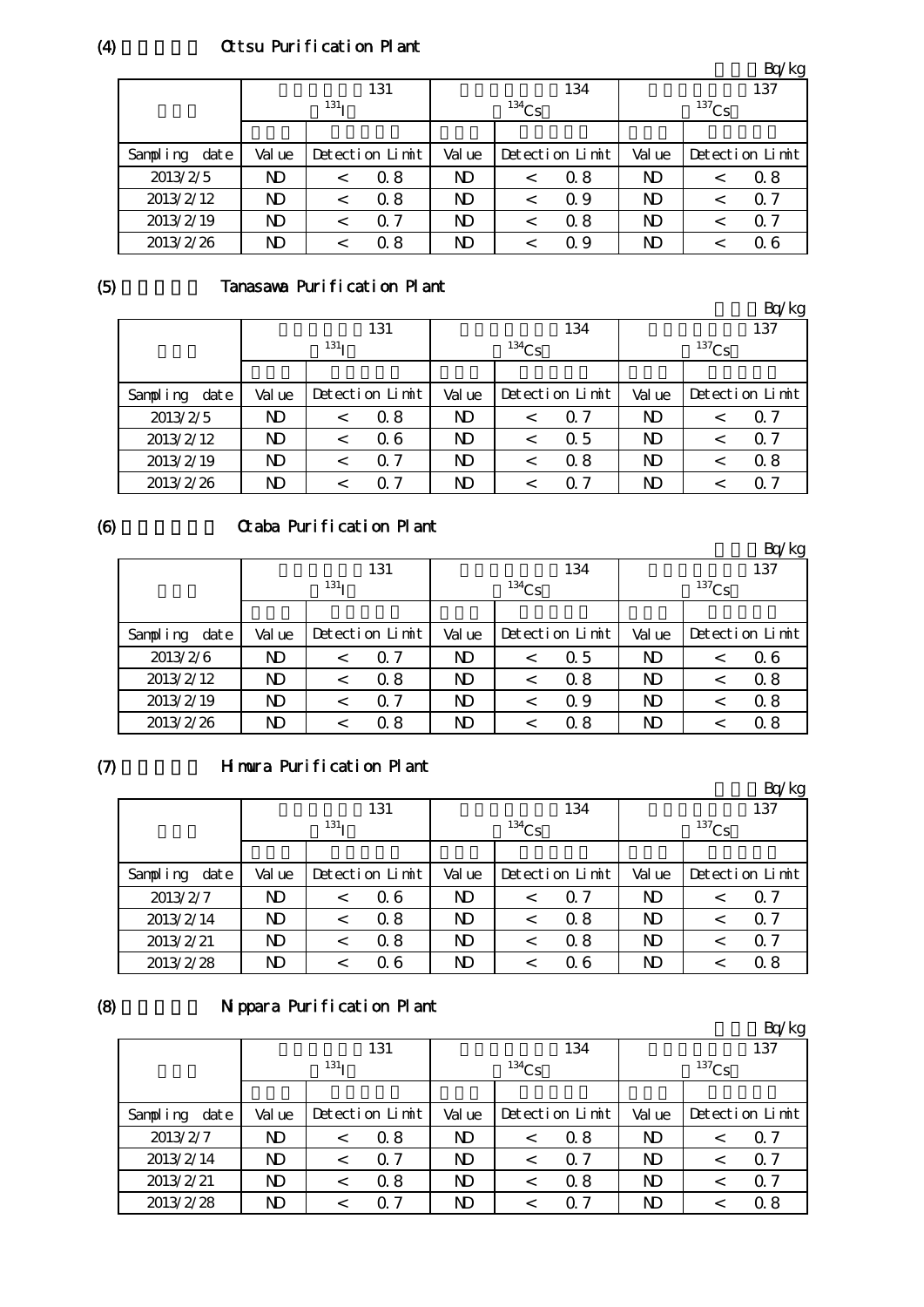# Ogouchi Purification Plant

|                   |              |                  |                 |                |          |                 |                |          | Bq/kg           |
|-------------------|--------------|------------------|-----------------|----------------|----------|-----------------|----------------|----------|-----------------|
|                   |              |                  | 131             |                |          | 134             |                |          | 137             |
|                   |              | 131 <sub>T</sub> |                 |                | $134$ Cs |                 |                | $137$ Cs |                 |
|                   |              |                  |                 |                |          |                 |                |          |                 |
| Sampling<br>dat e | Val ue       |                  | Detection Limit | Val ue         |          | Detection Limit | Val ue         |          | Detection Limit |
| 2013/2/7          | $\mathbf{D}$ | $\,<\,$          | 06              | N)             | $\,<\,$  | 06              | ND             | <        | Q 6             |
| 2013/2/14         | $\mathbf{D}$ | $\,<\,$          | 0.8             | N <sub>D</sub> | $\,<\,$  | $\Omega$ 7      | N <sub>D</sub> | $\,<\,$  | 0.9             |
| 2013/2/21         | ND           | ≺                | Q 7             | N <sub>D</sub> | <        | $\Omega$ 7      | N <sub>D</sub> |          | Q 7             |
| 2013/2/28         | ND           |                  | Q 7             | ND             |          | 0. 7            | ND             |          | 0.8             |

#### subsoil water

(1)

# Takatsuki Purification Plant

|                  |        |                  |                 |                |          |                 |                |          | Bq/kg           |
|------------------|--------|------------------|-----------------|----------------|----------|-----------------|----------------|----------|-----------------|
|                  |        |                  | 131             |                |          | 134             |                |          | 137             |
|                  |        | 131 <sub>T</sub> |                 |                | $134$ Cs |                 |                | $137$ Cs |                 |
|                  |        |                  |                 |                |          |                 |                |          |                 |
| Sampling<br>date | Val ue |                  | Detection Limit | Val ue         |          | Detection Limit | Val ue         |          | Detection Limit |
| 2013/2/3         | ND     |                  | Q 8             | ND             | $\,<\,$  | Q 9             | N <sub>D</sub> |          | 0.8             |
| 2013/2/10        | ND     | $\,<\,$          | 0.8             | ND             | <        | Q 9             | N <sub>D</sub> |          | 0.8             |
| 2013/2/17        | ND     | <                | Q 9             | N <sub>D</sub> | $\,<\,$  |                 | ND             |          | 0.9             |
| 2013/2/24        | ND     |                  | 0.9             | ND             |          | 0.8             | N <sub>D</sub> |          | 0 7             |

 $(2)$ 

# Chigasedaini Purification Plant

|                   |        |                  |                 |                |          |                 |        |          | Bq/kg           |
|-------------------|--------|------------------|-----------------|----------------|----------|-----------------|--------|----------|-----------------|
|                   |        |                  | 131             |                |          | 134             |        |          | 137             |
|                   |        | 131 <sub>T</sub> |                 |                | $134$ Cs |                 |        | $137$ Cs |                 |
|                   |        |                  |                 |                |          |                 |        |          |                 |
| Sampling<br>dat e | Val ue |                  | Detection Limit | Val ue         |          | Detection Limit | Val ue |          | Detection Limit |
| 2013/2/3          | ND     |                  | 0.8             | ND             | <        | Q 9             | ND     |          | Q 7             |
| 2013/2/10         | ND     |                  | $\Omega$ 7      | N <sub>D</sub> | <        | 0.5             | ND     |          | 0.8             |
| 2013/2/17         | ND     |                  | $\Omega$ 7      | N <sub>D</sub> | <        | Q 6             | ND     |          | 0.8             |
| 2013/2/24         | ND     |                  | Q 9             | ND             |          | ი 7             | ND     |          | ი 7             |

(3)

#### Hinatawada Purification Plant

|                   |                |                  |                 |        |          |                 |                |            | Bq/kg           |
|-------------------|----------------|------------------|-----------------|--------|----------|-----------------|----------------|------------|-----------------|
|                   |                |                  | 131             |        |          | 134             |                |            | 137             |
|                   |                | 131 <sub>T</sub> |                 |        | $134$ Cs |                 |                | $^{137}Cs$ |                 |
|                   |                |                  |                 |        |          |                 |                |            |                 |
| Sampling<br>dat e | Val ue         |                  | Detection Limit | Val ue |          | Detection Limit | Val ue         |            | Detection Limit |
| 2013/2/4          | N <sub>D</sub> | $\,<\,$          | $\Omega$ 7      | ND     | $\,<\,$  | Q 6             | N <sub>D</sub> |            | 06              |
| 2013/2/11         | N <sub>D</sub> |                  | $\Omega$ 7      | ND     | $\,<\,$  | Q 5             | N <sub>D</sub> |            | $\Omega$ 7      |
| 2013/2/18         | N <sub>D</sub> | $\,<\,$          | Q 9             | ND     | ≺        | 0.8             | N <sub>D</sub> |            | 0.8             |
| 2013/2/25         | ND             |                  | 0.8             | ND     |          | 0.8             | N <sub>D</sub> |            | 0.8             |

(4)

#### Futamatao Purification Plant

|                   |                  |         |                 |            |         |                 |                |  | Bq/kg           |
|-------------------|------------------|---------|-----------------|------------|---------|-----------------|----------------|--|-----------------|
|                   |                  |         | 131             |            |         | 134             | 137            |  |                 |
|                   | 131 <sub>T</sub> |         |                 | $^{134}Cs$ |         |                 | $^{137}Cs$     |  |                 |
|                   |                  |         |                 |            |         |                 |                |  |                 |
| dat e<br>Sampling | Val ue           |         | Detection Limit | Val ue     |         | Detection Limit | Val ue         |  | Detection Limit |
| 2013/2/4          | N)               | $\,<\,$ | $\Omega$ 7      | ND         | $\,<\,$ | Q 6             | N <sub>D</sub> |  | 06              |
| 2013/2/11         | ND               | $\,<\,$ | $\Omega$ 7      | ND         | $\,<\,$ | 0.8             | N <sub>D</sub> |  | Q 7             |
| 2013/2/18         | ND               | $\,<$   | Q 9             | ND         | <       | 0.8             | N <sub>D</sub> |  | 0.8             |
| 2013/2/25         | ND               | <       | 0. 7            | ND         | <       | Q 9             | ND             |  | Q 7             |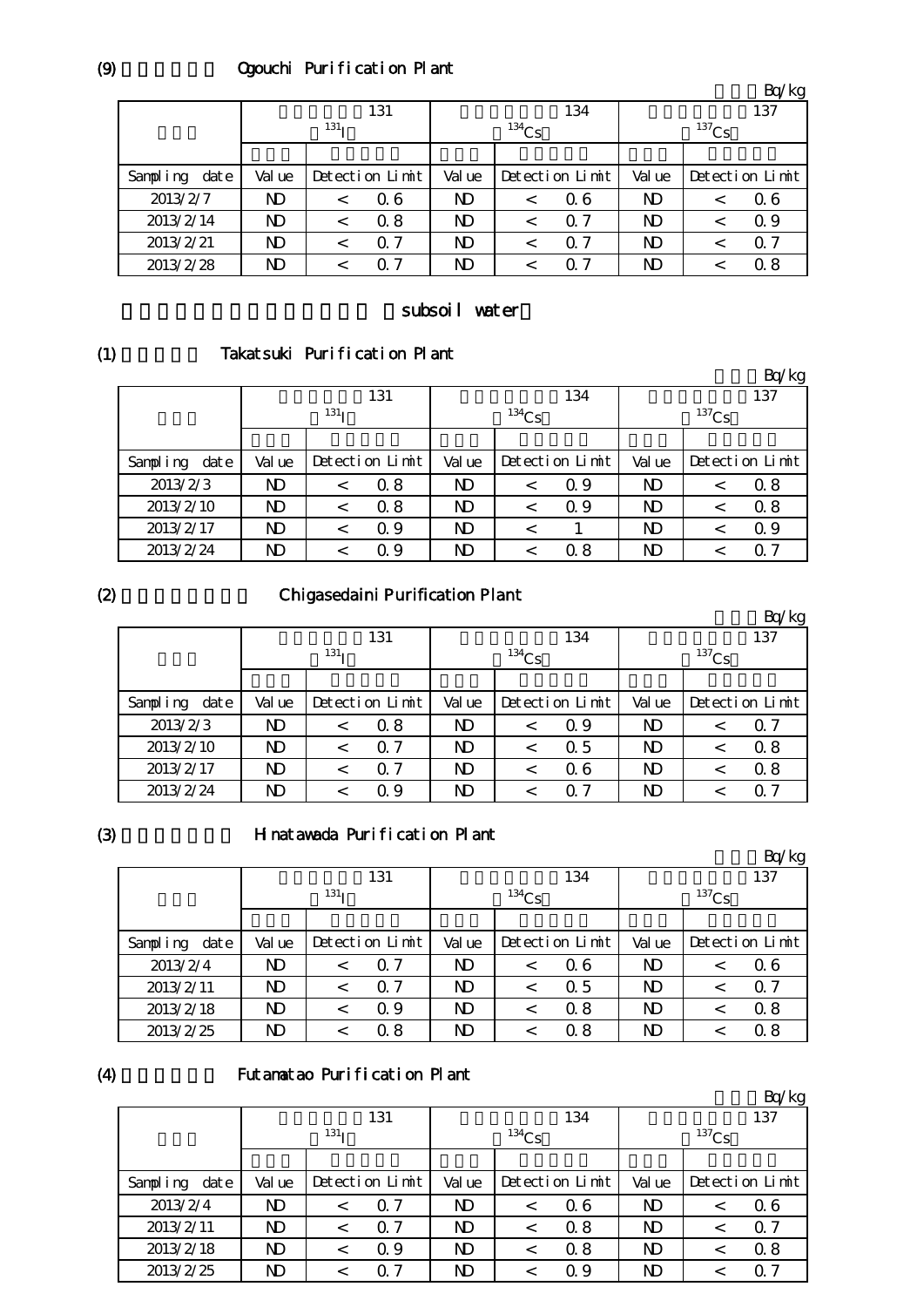#### Mitakesann Purification Plant

|                   |        |                  |                |                 |                | Bq/kg           |  |
|-------------------|--------|------------------|----------------|-----------------|----------------|-----------------|--|
|                   |        | 131              |                | 134             | 137            |                 |  |
|                   |        | 131 <sub>T</sub> |                | $134$ Cs        | $^{137}Cs$     |                 |  |
|                   |        |                  |                |                 |                |                 |  |
| Sampling<br>dat e | Val ue | Detection Limit  | Val ue         | Detection Limit | Val ue         | Detection Limit |  |
| 2013/2/4          | ND     | Q 7              | ND             | Q 9<br><        | N <sub>D</sub> | 0.8             |  |
| 2013/2/11         | ND     | $\Omega$ 7       | N <sub>D</sub> | Q 9<br><        | ND             | 0.8             |  |
| 2013/2/18         | ND     | Q 6              | N <sub>D</sub> | O 7             | ND             | O 7             |  |

(6)

## Nariki Purification Plant

|                   |                  |  |                 |          |                 |      |                |  | Bq/kg           |
|-------------------|------------------|--|-----------------|----------|-----------------|------|----------------|--|-----------------|
|                   |                  |  | 131             |          |                 | 134  |                |  | 137             |
|                   | 131 <sub>T</sub> |  |                 | $134$ Cs |                 |      | $137$ Cs       |  |                 |
|                   |                  |  |                 |          |                 |      |                |  |                 |
| Sampling<br>dat e | Val ue           |  | Detection Limit |          | Detection Limit |      | Val ue         |  | Detection Limit |
| 2013/2/6          | ND               |  | Q 8             | ND       | $\,<\,$         | 0.8  | N <sub>D</sub> |  | Q 7             |
| 2013/2/13         | ND               |  | 06              | ND       | $\,<\,$         | Q 6  | N <sub>D</sub> |  | 06              |
| 2013/2/20         | ND               |  | -7<br>0         | ND       | <               | 0.8  | N <sub>D</sub> |  | 06              |
| 2013/2/27         | ND               |  | Q 7             | ND       | <               | 0. 7 | ND             |  | Q 7             |

## $(7)$

# Sawaidaiichi Purification Plant

|                   |                  |         |                 |                |                 |            |                |   | Bq/kg           |
|-------------------|------------------|---------|-----------------|----------------|-----------------|------------|----------------|---|-----------------|
|                   |                  |         | 131             |                |                 | 134        |                |   | 137             |
|                   | 131 <sub>T</sub> |         |                 | $134$ Cs       |                 |            | $137$ Cs       |   |                 |
|                   |                  |         |                 |                |                 |            |                |   |                 |
| dat e<br>Sampling | Val ue           |         | Detection Limit |                | Detection Limit |            | Val ue         |   | Detection Limit |
| 2013/2/6          | ND               |         | $\Omega$ 7      | ND             | <               | $\Omega$ 7 | ND             | < | $\Omega$ 7      |
| 2013/2/13         | ND               | $\,<\,$ | $\Omega$ 7      | ND             | <               | 0.8        | ND             | < | Q 9             |
| 2013/2/20         | ND               | $\,<\,$ | 0.8             | N <sub>D</sub> | <               | 0.8        | N <sub>D</sub> |   | 0.8             |
| 2013/2/27         | ND               |         | Q 9             | ND             | <               | 0.9        | N <sub>D</sub> |   | 0.7             |

## (8)

## Sawaidaini Purification Plant

|                   |                  |         |                 |          |         |                 |                |     | Bq/kg           |  |
|-------------------|------------------|---------|-----------------|----------|---------|-----------------|----------------|-----|-----------------|--|
|                   | 131              |         |                 |          |         | 134             |                | 137 |                 |  |
|                   | 131 <sub>T</sub> |         |                 | $134$ Cs |         |                 | $137$ Cs       |     |                 |  |
|                   |                  |         |                 |          |         |                 |                |     |                 |  |
| dat e<br>Sampling | Val ue           |         | Detection Limit | Val ue   |         | Detection Limit | Val ue         |     | Detection Limit |  |
| 2013/2/6          | ND               |         | Q 6             | ND       | $\,<\,$ | 0.8             | N <sub>D</sub> |     | $\Omega$ 7      |  |
| 2013/2/13         | N <sub>D</sub>   |         | 0.7             | ND       | $\,<\,$ | 0.8             | N <sub>D</sub> |     | $\Omega$ 7      |  |
| 2013/2/20         | N <sub>D</sub>   | $\,<\,$ | 06              | ND       | $\,<\,$ | Q 9             | N <sub>D</sub> |     | 0.8             |  |
| 2013/2/27         | ND               |         | 0.7             | ND.      |         | 0. 7            | N <sub>D</sub> |     | 0.8             |  |

#### shallow well

(1)

Kamiyotsugi Purification Plant

|                   |                  |         |                 |                |         |                 |                |  | Bq/kg           |
|-------------------|------------------|---------|-----------------|----------------|---------|-----------------|----------------|--|-----------------|
|                   |                  |         | 131             |                |         | 134             | 137            |  |                 |
|                   | 131 <sub>T</sub> |         |                 | $^{134}Cs$     |         |                 | $137$ Cs       |  |                 |
|                   |                  |         |                 |                |         |                 |                |  |                 |
| Sampling<br>dat e | Val ue           |         | Detection Limit | Val ue         |         | Detection Limit | Val ue         |  | Detection Limit |
| 2013/2/3          | ND               |         | $\Omega$ 7      | N <sub>D</sub> | $\,<\,$ | Q 6             | ND             |  | Q 7             |
| 2013/2/10         | ND               | $\,<\,$ | 0.8             | N <sub>D</sub> | $\,<\,$ | 0.5             | N <sub>D</sub> |  | 0.9             |
| 2013/2/17         | ND               | $\,<\,$ | $\Omega$ 7      | N <sub>D</sub> | $\,<\,$ | $\Omega$ 4      | ND             |  | $\alpha$ 7      |
| 2013/2/24         | ND               |         | 0. 7            | ND             | <       | O 7             | ND             |  | Q 7             |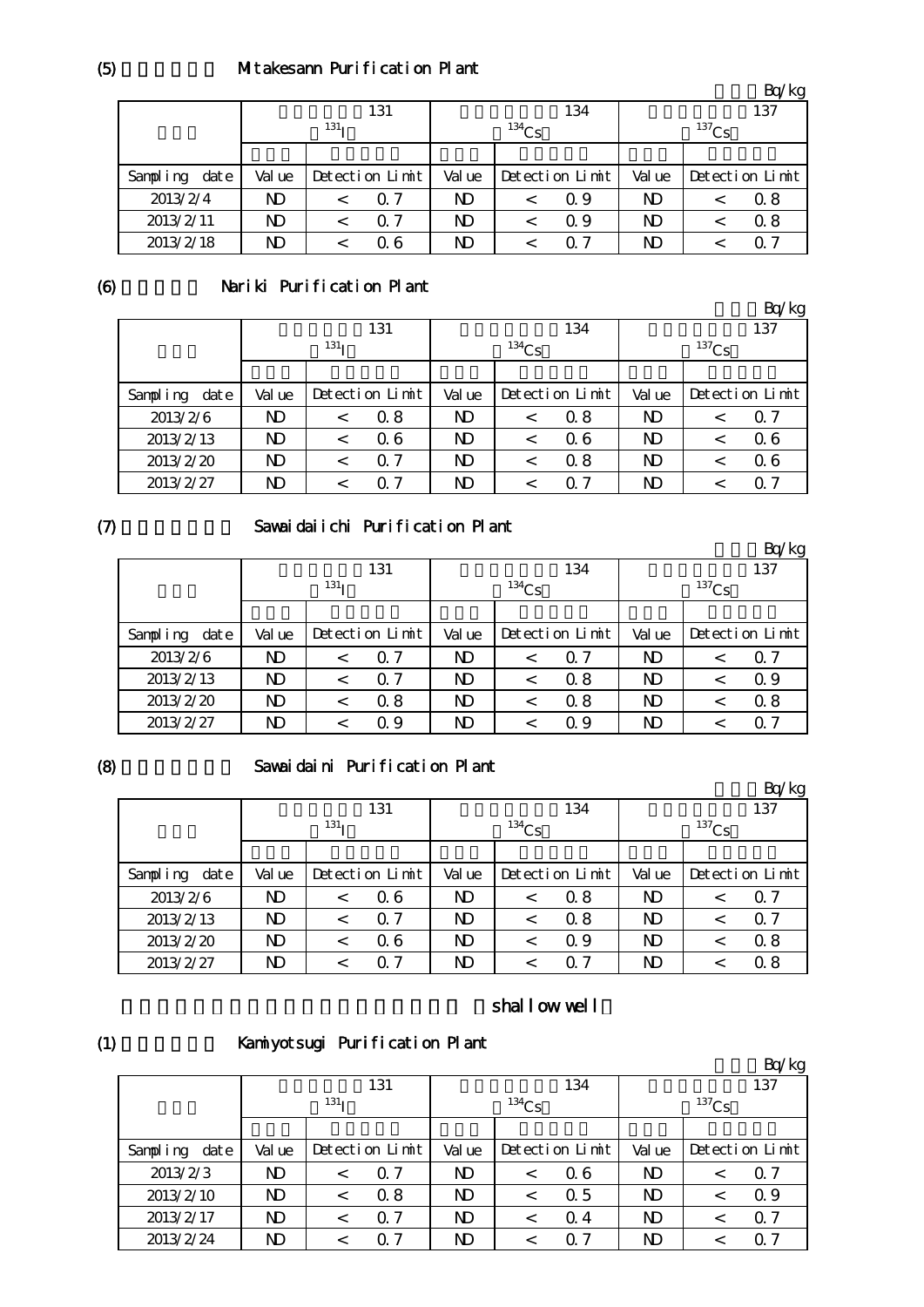## Kamiishihara Purification Plant

|                   |                  |                 |            |                |                 |            |                |  | Bq/kg           |
|-------------------|------------------|-----------------|------------|----------------|-----------------|------------|----------------|--|-----------------|
|                   | 131              |                 |            | 134            |                 |            |                |  | 137             |
|                   | 131 <sub>T</sub> |                 |            | $134$ Cs       |                 |            | $137$ Cs       |  |                 |
|                   |                  |                 |            |                |                 |            |                |  |                 |
| Sampling<br>dat e | Val ue           | Detection Limit |            | Val ue         | Detection Limit |            | Val ue         |  | Detection Limit |
| 2013/2/6          | ND               |                 | Q 7        | N <sub>D</sub> | $\,<\,$         | 0.8        | N <sub>D</sub> |  | 0.8             |
| 2013/2/13         | ND               |                 | 0.7        | ND             | $\,<\,$         | $\Omega$ 7 | N <sub>D</sub> |  | Q 9             |
| 2013/2/20         | ND               | $\,<\,$         | $\Omega$ 7 | N <sub>D</sub> | $\,<\,$         | 0.8        | $\mathbf{D}$   |  | $\Omega$ 7      |
| 2013/2/27         | ND               |                 | 0.8        | N <sub>D</sub> |                 | 0.7        | N <sub>D</sub> |  | 0.9             |

#### (3)

# Suginami Purification Plant

|                  |                  |         |                 |              |         |                 |              |  | Bq/kg           |
|------------------|------------------|---------|-----------------|--------------|---------|-----------------|--------------|--|-----------------|
|                  |                  |         | 131             |              |         | 134             | 137          |  |                 |
|                  | 131 <sub>T</sub> |         |                 | $134$ Cs     |         |                 | $137$ Cs     |  |                 |
|                  |                  |         |                 |              |         |                 |              |  |                 |
| Sampling<br>date | Val ue           |         | Detection Limit | Val ue       |         | Detection Limit | Val ue       |  | Detection Limit |
| 2013/2/7         | ND               | $\,<\,$ | $\Omega$ 7      | ND           | <       | $\Omega$ 7      | ND           |  | Q 9             |
| 2013/2/14        | ND               | $\,<\,$ | 06              | ND           | $\,<\,$ | $\Omega$ 7      | ND           |  | 0.8             |
| 2013/2/21        | ND               | $\,<\,$ | 0.7             | $\mathbf{D}$ | $\,<\,$ | $\Omega$ 7      | $\mathbf{D}$ |  | $\Omega$ 7      |
| 2013/2/28        | ND               | <       | 06              | ND           | <       | 0 7             | ND           |  | 0.9             |

# 2

Source water in taken form deep well: Test mostly once a month

 $\mathbf 1$ 

#### (1) Senkawa Purification Plant

|          |      |                  |  |                 |             |  |                 |                   |  | kg              |
|----------|------|------------------|--|-----------------|-------------|--|-----------------|-------------------|--|-----------------|
|          |      |                  |  | 131             |             |  | 134             |                   |  | 137             |
|          |      | 131 <sub>T</sub> |  |                 | $134\sigma$ |  |                 | 137C <sub>c</sub> |  |                 |
|          |      |                  |  |                 |             |  |                 |                   |  |                 |
| Sampling | date | Val ue           |  | Detection Limit | Val ue      |  | Detection Limit | Val ue            |  | Detection Limit |
| 2013/2/3 |      | ND               |  | 07              | ND          |  |                 | ND                |  | ( ) ·           |

#### $(2)$ Misawa Purification Plant

|                  |                  |  |                 |             |  |                 |            |  | kg              |
|------------------|------------------|--|-----------------|-------------|--|-----------------|------------|--|-----------------|
|                  |                  |  | 131             |             |  | 134             |            |  | 137             |
|                  | 131 <sub>T</sub> |  |                 | $134\Omega$ |  |                 | $^{137}Cs$ |  |                 |
|                  |                  |  |                 |             |  |                 |            |  |                 |
| Sampling<br>date | Val ue           |  | Detection Limit | Val ue      |  | Detection Limit | Val ue     |  | Detection Limit |
| 2013/2/3         |                  |  | ი 7             | ND          |  |                 | ND         |  | Q 9             |

#### (3)

## Kunitachinaka Purification Plant

|               |        |                  |        |                 |                   | Bq/kg           |  |
|---------------|--------|------------------|--------|-----------------|-------------------|-----------------|--|
|               |        | 131              |        | 134             |                   | 137             |  |
|               |        | 131 <sub>T</sub> |        | $^{134}$ Cs     | 137C <sub>c</sub> |                 |  |
|               |        |                  |        |                 |                   |                 |  |
| Sampling date | Val ue | Detection Limit  | Val ue | Detection Limit | Val ue            | Detection Limit |  |
| 2013/2/4      | N)     | 0 6              | ND     | Q 6             | ND                | $\Omega$ $\sim$ |  |

## (4)

## Yaho Purification Plant

|               |        |                  |        |                 |            | Bq/kg           |  |
|---------------|--------|------------------|--------|-----------------|------------|-----------------|--|
|               |        | 131              |        | 134             |            | 137             |  |
|               |        | 131 <sub>T</sub> |        | $^{134}$ Ce     | $^{137}Cs$ |                 |  |
|               |        |                  |        |                 |            |                 |  |
| Sampling date | Val ue | Detection Limit  | Val ue | Detection Limit | Val ue     | Detection Limit |  |
| 2013/2/4      | ND.    | 0 8              | ND     | Q 9             | ND         | O 7             |  |

 $(2)$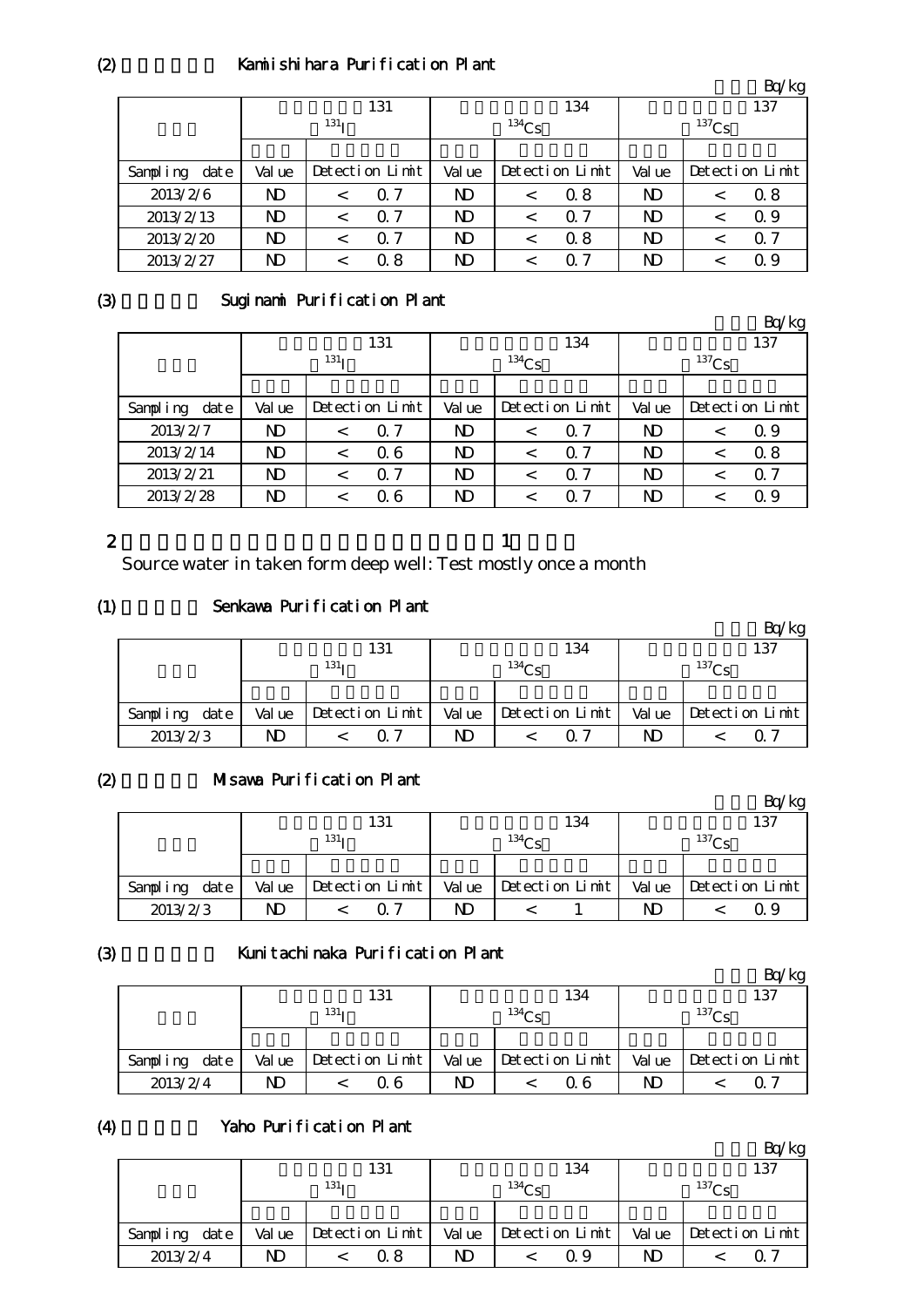|                  |        |                  |        |                 |        | Bq/kg           |  |  |
|------------------|--------|------------------|--------|-----------------|--------|-----------------|--|--|
|                  |        | 131              |        | 134             | 137    |                 |  |  |
|                  |        | 131 <sub>T</sub> |        | $^{134}$ Ce     |        | $^{137}$ Cs     |  |  |
|                  |        |                  |        |                 |        |                 |  |  |
| date<br>Sampling | Val ue | Detection Limit  | Val ue | Detection Limit | Val ue | Detection Limit |  |  |
| 2013/2/5         | ND     | Q 6              | ND     | $\Omega$ 7      | ND     | O 1             |  |  |

(6)

# Haramachida Purification Plant

|          |      |        |                  | 131             |        |             | 134             |        | 137               |                 |  |
|----------|------|--------|------------------|-----------------|--------|-------------|-----------------|--------|-------------------|-----------------|--|
|          |      |        | 131 <sub>T</sub> |                 |        | $^{134}$ Cs |                 |        | 137C <sub>c</sub> |                 |  |
|          |      |        |                  |                 |        |             |                 |        |                   |                 |  |
| Sampling | date | Val ue |                  | Detection Limit | Val ue |             | Detection Limit | Val ue |                   | Detection Limit |  |
| 2013/2/5 |      | ND     |                  | ∩ 7             | ND     |             | 0 6             | ND     |                   | 0 8             |  |

#### $(7)$

# Sakuragaoka Purification Plan

|               |        |                  |        |                 |        | Bq/kg           |  |  |
|---------------|--------|------------------|--------|-----------------|--------|-----------------|--|--|
|               |        | 131              |        | 134             | 137    |                 |  |  |
|               |        | 131 <sub>T</sub> |        | $^{134}$ Cs     |        | $^{137}$ Cs     |  |  |
|               |        |                  |        |                 |        |                 |  |  |
| Sampling date | Val ue | Detection Limit  | Val ue | Detection Limit | Val ue | Detection Limit |  |  |
| 2013/2/6      | ND     | <u>በ 7</u>       | ND     | 0. 7            | ND     | 0.9             |  |  |

# (8)

# Noduta Purification Plant

|          |      |        | 131<br>134       |                      |        |                   |                 |        | 137               |                 |  |
|----------|------|--------|------------------|----------------------|--------|-------------------|-----------------|--------|-------------------|-----------------|--|
|          |      |        | 131 <sub>T</sub> |                      |        | 134C <sub>c</sub> |                 |        | 137C <sub>c</sub> |                 |  |
|          |      |        |                  |                      |        |                   |                 |        |                   |                 |  |
| Sampling | date | Val ue |                  | $Detecti$ on $Limit$ | Val ue |                   | Detection Limit | Val ue |                   | Detection Limit |  |
| 2013/2/6 |      | ND     |                  | 0. 8                 | ND     |                   | Q 9             | ND     |                   | Ω8              |  |

## (9)

# Osakaue Purification Plan

|                   |        |                  |        |                   |        | Ίkg             |  |  |
|-------------------|--------|------------------|--------|-------------------|--------|-----------------|--|--|
|                   |        | 131              |        | 134               | 137    |                 |  |  |
|                   |        | 131 <sub>T</sub> |        | 134C <sub>c</sub> |        | $^{137}Cs$      |  |  |
|                   |        |                  |        |                   |        |                 |  |  |
| dat e<br>Sampling | Val ue | Detection Limit  | Val ue | Detection Limit   | Val ue | Detection Limit |  |  |
| 2013/2/7          | ND     |                  | ND     | 0 8               | ND     | 0 8             |  |  |

## $(10)$

## Minamidaira Purification Plant

|               |        |                  |    |                         |        | 'kg               |  |  |
|---------------|--------|------------------|----|-------------------------|--------|-------------------|--|--|
|               |        | 131              |    | 134                     |        | 137               |  |  |
|               |        | 131 <sub>T</sub> |    | $^{134}$ Cs             |        | 137C <sub>c</sub> |  |  |
|               |        |                  |    |                         |        |                   |  |  |
| Sampling date | Val ue | Detection Limit  |    | $Value$ Detection Limit | Val ue | Detection Limit   |  |  |
| 2013/2/7      | ND     | Q 9              | ND | 0.8                     | ND     |                   |  |  |

#### (11) Takiyama Purification Plant

|               |        |                  |        |                   |       | 'kg               |  |  |
|---------------|--------|------------------|--------|-------------------|-------|-------------------|--|--|
|               |        | 131              |        | 134               |       | 137               |  |  |
|               |        | 131 <sub>T</sub> |        | 134C <sub>c</sub> |       | 137C <sub>c</sub> |  |  |
|               |        |                  |        |                   |       |                   |  |  |
| Sampling date | Val ue | Detection Limit  | Val ue | Detection Limit   | Value | Detection Limit   |  |  |
| 2013/2/10     | ND     | 0 8              | ND     | Q 9               | ND    | Ω8                |  |  |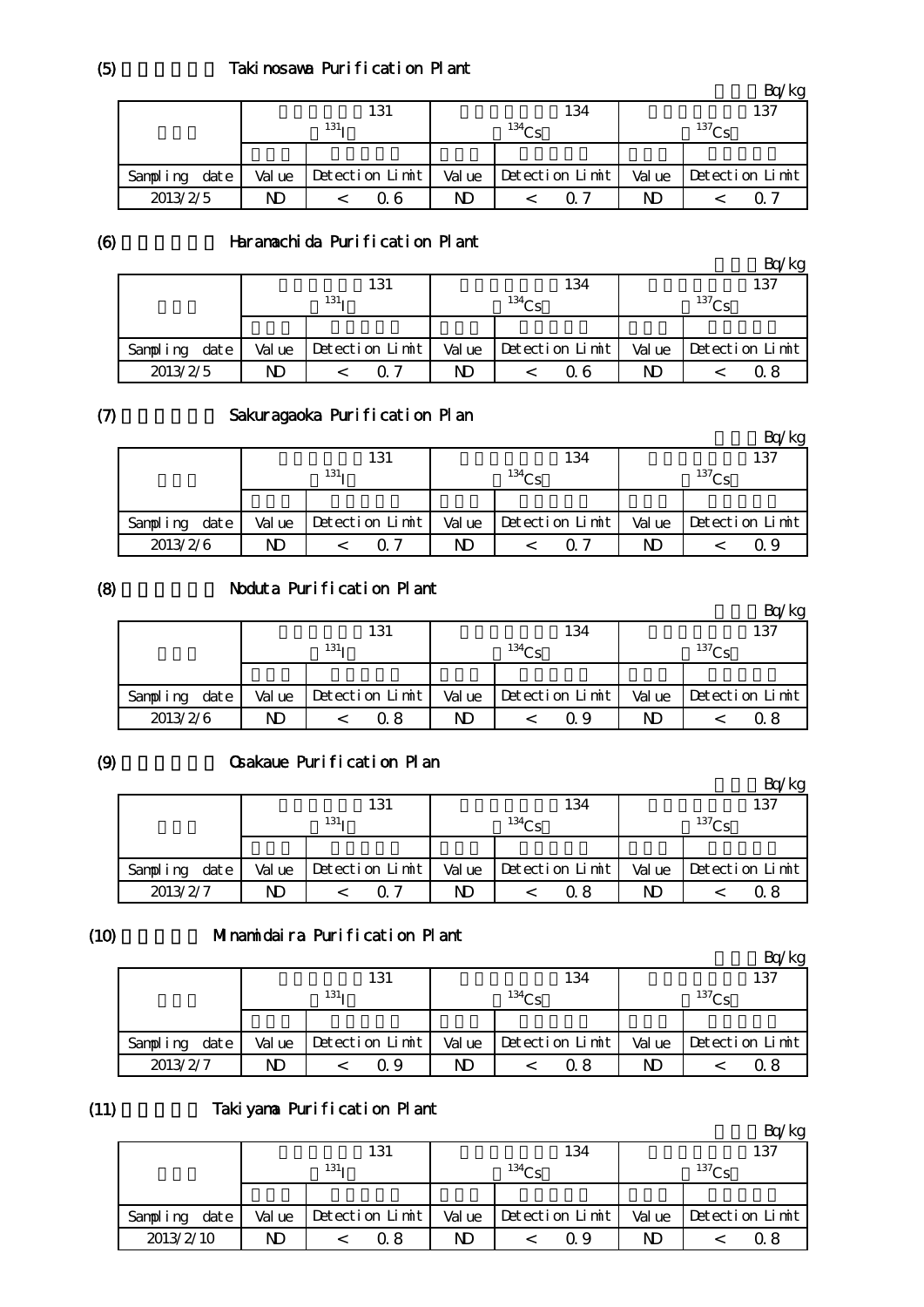## Minamisawa Purification Plant

|               |        |                  |        |                 |             | Bq/kg                 |  |
|---------------|--------|------------------|--------|-----------------|-------------|-----------------------|--|
|               |        | 131              |        | 134             |             | 137                   |  |
|               |        | 131 <sub>T</sub> |        | $^{134}$ Ce     | $^{137}$ Cs |                       |  |
|               |        |                  |        |                 |             |                       |  |
| Sampling date | Val ue | Detection Limit  | Val ue | Detection Limit |             | Value Detection Limit |  |
| 2013/2/10     | ND     | 0. 7             | ND     | 0. 8            | ND          | 0. Y                  |  |

#### (13)

## Akatsukicho Purification Plant

|           |      |        |                  |                 |        |                   |                 |    |             | Bq/kg                  |  |
|-----------|------|--------|------------------|-----------------|--------|-------------------|-----------------|----|-------------|------------------------|--|
|           |      |        | 134<br>131       |                 |        |                   |                 |    | 137         |                        |  |
|           |      |        | 131 <sub>T</sub> |                 |        | 134C <sub>c</sub> |                 |    | $^{137}$ Cs |                        |  |
|           |      |        |                  |                 |        |                   |                 |    |             |                        |  |
| Sampling  | date | Val ue |                  | Detection Limit | Val ue |                   | Detection Limit |    |             | Value Detection $\lim$ |  |
| 2013/2/11 |      | ND     |                  | Q 9             | ND     |                   | ი 7             | ND |             | O 9                    |  |

## (14)

# Motohongo Purification Plant

|               |        |                 |        |                 |          | $\lnot$ kg      |  |
|---------------|--------|-----------------|--------|-----------------|----------|-----------------|--|
|               |        | 131             |        | 134             | 137      |                 |  |
|               |        | $131_1$         |        | $134$ $Cc$      | $137C_S$ |                 |  |
|               |        |                 |        |                 |          |                 |  |
| Sampling date | Val ue | Detection Limit | Val ue | Detection Limit | Val ue   | Detection Limit |  |
| 2013/2/11     | ND     | 0 8             | ND     | Q 9             | ND       |                 |  |

#### (15)

#### Fujimidaiichi Purification Plant

|               |        |                  | 131                     |        |             | 134             | 137   |                   |                 |  |
|---------------|--------|------------------|-------------------------|--------|-------------|-----------------|-------|-------------------|-----------------|--|
|               |        | 131 <sub>T</sub> |                         |        | $134\sigma$ |                 |       | 137C <sub>c</sub> |                 |  |
|               |        |                  |                         |        |             |                 |       |                   |                 |  |
| Sampling date | Val ue |                  | $\vert$ Detection Limit | Val ue |             | Detection Limit | Value |                   | Detection Limit |  |
| 2013/2/12     | ND     |                  | Q 8                     | ND     |             | 0.8             | ND    |                   |                 |  |

#### (16)

#### Fijimidaisan Purification Plant

|               |        |                  |                 |        |          |                 |        |             | Bq⁄kg           |  |
|---------------|--------|------------------|-----------------|--------|----------|-----------------|--------|-------------|-----------------|--|
|               |        | 131<br>134       |                 |        |          |                 |        | 137         |                 |  |
|               |        | 131 <sub>T</sub> |                 |        | $134C_c$ |                 |        | $^{137}$ Cs |                 |  |
|               |        |                  |                 |        |          |                 |        |             |                 |  |
| Sampling date | Val ue |                  | Detection Limit | Val ue |          | Detection Limit | Val ue |             | Detection Limit |  |
| 2013/2/12     | ND     |                  | Q 9             | ND     |          | 0.8             | ND     |             |                 |  |

# $(17)$

# Ogawa Purification Plant

|                   |        |                  |        |                 |        | Bq/kg           |
|-------------------|--------|------------------|--------|-----------------|--------|-----------------|
|                   |        | 131              |        | 134             |        | 137             |
|                   |        | 131 <sub>T</sub> |        | $^{134}$ Ce     |        | $^{137}$ Ce     |
|                   |        |                  |        |                 |        |                 |
| dat e<br>Sampling | Val ue | Detection Limit  | Val ue | Detection Limit | Val ue | Detection Limit |
| 2013/2/13         | ND     | ີ 8              | ND.    | ∩ 7             | ND     |                 |

#### (18) Izumihoncho Purification Plant

|               |        |                  |        |                 |        | ′kg             |
|---------------|--------|------------------|--------|-----------------|--------|-----------------|
|               |        | 131              |        | 134             |        | 137             |
|               |        | 131 <sub>T</sub> |        | $^{134}$ Cc     |        | $^{137}$ Cs     |
|               |        |                  |        |                 |        |                 |
| Sampling date | Val ue | Detection Limit  | Val ue | Detection Limit | Val ue | Detection Limit |
| 2013/2/13     | ND     | Q 8              | ND     | ი 7             | ND     | Ω8              |

 $(12)$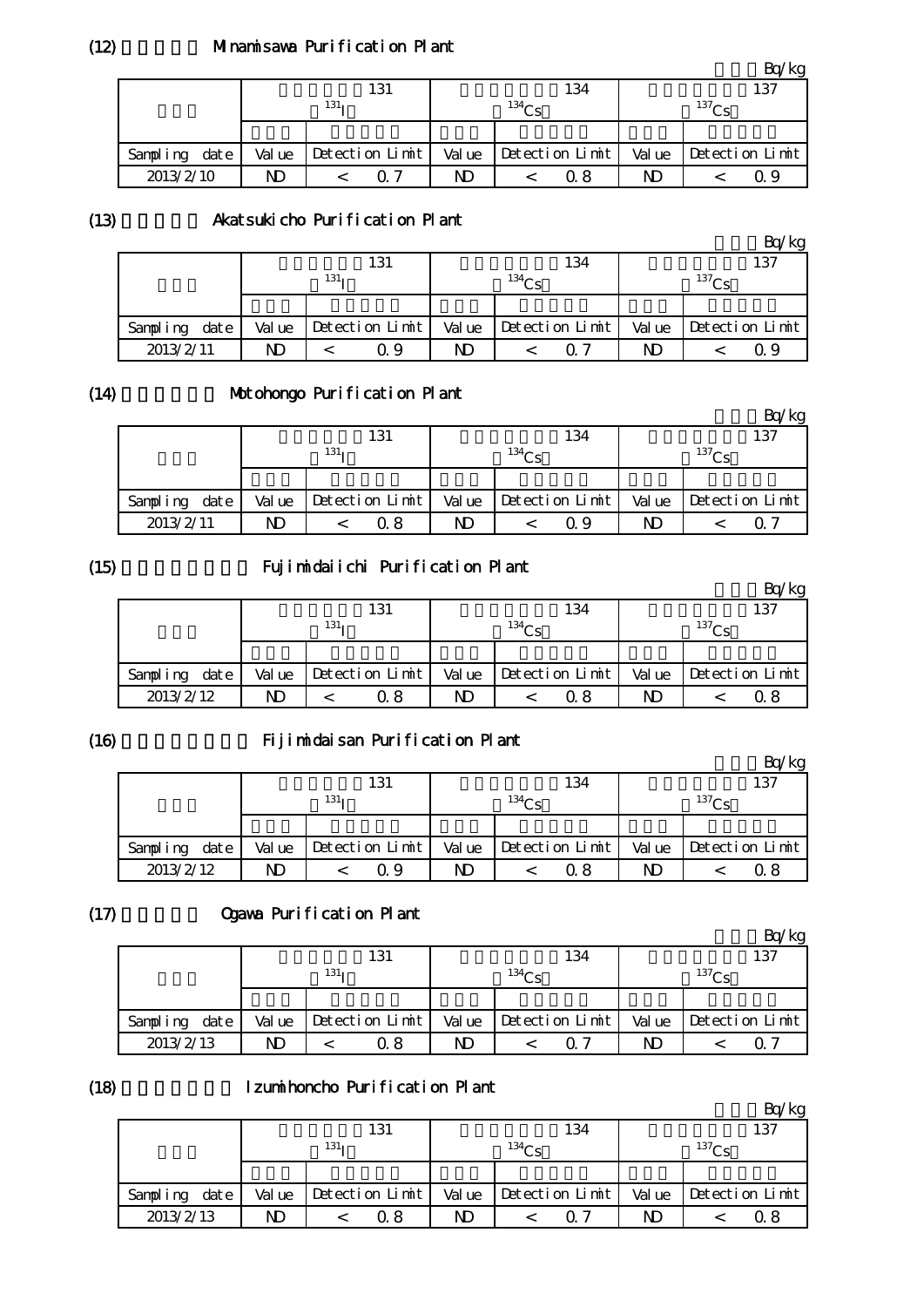|               |        |                  |        |                   |        | $k$ g             |
|---------------|--------|------------------|--------|-------------------|--------|-------------------|
|               |        | 131              |        | 134               |        | 137               |
|               |        | 131 <sub>T</sub> |        | 134C <sub>c</sub> |        | 137C <sub>c</sub> |
|               |        |                  |        |                   |        |                   |
| Sampling date | Val ue | Detection Limit  | Val ue | Detection Limit   | Val ue | Detection Limit   |
| 2013/2/14     | ND     | 0.5              | ND     | 0. 7              | ND     | 0.8               |

(20)

## Fuchumusashidai Purification Plant

|                   |        |                  |        |                 |        | Bq/kg           |
|-------------------|--------|------------------|--------|-----------------|--------|-----------------|
|                   |        | 131              |        | 134             |        | 137             |
|                   |        | 131 <sub>T</sub> |        | $^{134}$ Cs     |        | $^{137}$ Ce     |
|                   |        |                  |        |                 |        |                 |
| dat e<br>Sampling | Val ue | Detection Limit  | Val ue | Detection Limit | Val ue | Detection Limit |
| 2013/2/14         | ND     | 0. 8             | ND     | ი 7             | ND     | 0 8             |

#### (21)

### Tachikawasunagawa Purification Plant

|               |        |                  |        |                   |        | 'kg               |
|---------------|--------|------------------|--------|-------------------|--------|-------------------|
|               |        | 131              |        | 134               |        | 137               |
|               |        | 131 <sub>T</sub> |        | 134C <sub>c</sub> |        | 137C <sub>c</sub> |
|               |        |                  |        |                   |        |                   |
| Sampling date | Val ue | Detection Limit  | Val ue | Detection Limit   | Val ue | Detection Limit   |
| 2013/2/17     | ND     | Q 8              | ND     | Q 9               | ND     | 0 8               |

#### (22)

### Tachikawasakaecho Purification Plant

|                   |        | 131              |        | 134             |       | 137               |
|-------------------|--------|------------------|--------|-----------------|-------|-------------------|
|                   |        | 131 <sub>T</sub> |        | $134\Omega$     |       | 137C <sub>c</sub> |
|                   |        |                  |        |                 |       |                   |
| dat e<br>Sampling | Val ue | Detection Limit  | Val ue | Detection Limit | Value | Detection Limit   |
| 2013/2/17         | ND     | Ω9               | ND     | 0.8             | ND    |                   |

# (23)

# Kamirenjyaku Purification Plant

|                  |        | 131              |        | 134               |        | 137             |
|------------------|--------|------------------|--------|-------------------|--------|-----------------|
|                  |        | 131 <sub>T</sub> |        | 134C <sub>c</sub> |        | $^{137}$ Cs     |
|                  |        |                  |        |                   |        |                 |
| date<br>Sampling | Val ue | Detection Limit  | Val ue | Detection Limit   | Val ue | Detection Limit |
| 2013/2/18        | ND     | 0. 8             | N)     | 0 8               | ND     | 0 8             |

#### (24)

#### Mitakashinkawa Purification Plant

|               |        |                  |        |                   |        | Bq/kg             |
|---------------|--------|------------------|--------|-------------------|--------|-------------------|
|               |        | 131              |        | 134               |        | 137               |
|               |        | 131 <sub>T</sub> |        | 134C <sub>c</sub> |        | 137C <sub>c</sub> |
|               |        |                  |        |                   |        |                   |
| Sampling date | Val ue | Detection Limit  | Val ue | Detection Limit   | Val ue | Detection Limit   |
| 2013/2/18     | ND     | ∩ 7              | ND     | ი  გ              | ND     | 09                |

#### (25)

#### Sai wai nachi Purification Plant

|                   |        |                  |        |                   |        | kg                |
|-------------------|--------|------------------|--------|-------------------|--------|-------------------|
|                   |        | 131              |        | 134               |        | 137               |
|                   |        | 131 <sub>T</sub> |        | 134C <sub>c</sub> |        | 137C <sub>c</sub> |
|                   |        |                  |        |                   |        |                   |
| dat e<br>Sampling | Val ue | Detection Limit  | Val ue | Detection Limit   | Val ue | Detection Limit   |
| 2013/2/19         | ND     | ∩ 7              | ND     | <u>በ 7</u>        | ND     | Ω9                |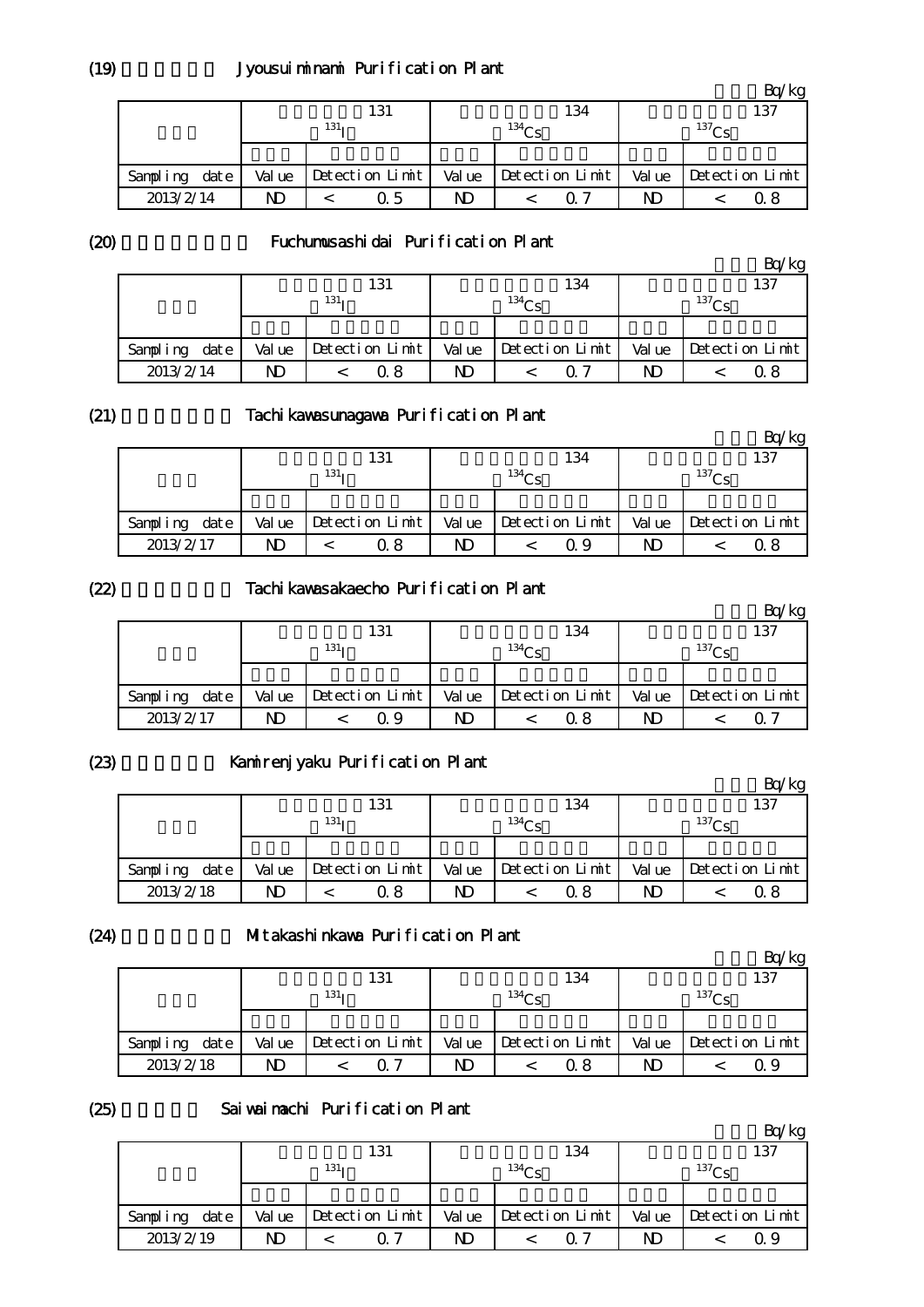### Fuchuminamicho Purification Plant

|                  |        |                  |        |                   |        | Bq/kg             |
|------------------|--------|------------------|--------|-------------------|--------|-------------------|
|                  |        | 131              |        | 134               |        | 137               |
|                  |        | 131 <sub>T</sub> |        | 134C <sub>c</sub> |        | 137C <sub>c</sub> |
|                  |        |                  |        |                   |        |                   |
| date<br>Sampling | Val ue | Detection Limit  | Val ue | Detection Limit   | Val ue | Detection Limit   |
| 2013/2/19        | ND     | 0 6              | ND     | ი 7               | ND     | 0.5               |

(27)

#### Hussamusashinodai Purification Plant

|                  |        |                  |        |                 |        | Bq/kg           |
|------------------|--------|------------------|--------|-----------------|--------|-----------------|
|                  |        | 131              |        | 134             |        | 137             |
|                  |        | 131 <sub>T</sub> |        | $^{134}$ Cs     |        | $^{137}$ Ce     |
|                  |        |                  |        |                 |        |                 |
| date<br>Sampling | Val ue | Detection Limit  | Val ue | Detection Limit | Val ue | Detection Limit |
| 2013/2/20        | ND     |                  | ND     | 0 8             | ND     |                 |

#### (28)

# Jindaiji Purification Plant

|               |        |                  |        |                 |        | 'kg             |
|---------------|--------|------------------|--------|-----------------|--------|-----------------|
|               |        | 131              |        | 134             |        | 137             |
|               |        | 131 <sub>1</sub> |        | $^{134}$ Ce     |        | $^{137}$ Cs     |
|               |        |                  |        |                 |        |                 |
| Sampling date | Val ue | Detection Limit  | Val ue | Detection Limit | Val ue | Detection Limit |
| 2013/2/20     | ND     | Q 8              | ND     | 0. 8            | ND     |                 |

#### (29)

#### Kamikitadai Purification Plant

|           |      |                  |  | 131               |        |  | 134               |       |  | 137             |
|-----------|------|------------------|--|-------------------|--------|--|-------------------|-------|--|-----------------|
|           |      | 131 <sub>T</sub> |  | 134C <sub>c</sub> |        |  | 137C <sub>c</sub> |       |  |                 |
|           |      |                  |  |                   |        |  |                   |       |  |                 |
| Sampling  | date | Val ue           |  | Detection Limit   | Val ue |  | Detection Limit   | Value |  | Detection Limit |
| 2013/2/21 |      | ND               |  | <u>n</u> 7        | ND     |  | Q 9               | ND    |  |                 |

## (30)

## Nakato Purification Plant

|               |        |                  |        |                 |        | 'kg               |
|---------------|--------|------------------|--------|-----------------|--------|-------------------|
|               |        | 131              |        | 134             |        | 137               |
|               |        | 131 <sub>T</sub> |        | $^{134}$ Cs     |        | 137C <sub>c</sub> |
|               |        |                  |        |                 |        |                   |
| Sampling date | Val ue | Detection Limit  | Val ue | Detection Limit | Val ue | Detection Limit   |
| 2013/2/21     | ND     | 0 6              | ND     | 0. 8            | ND     | Q 9               |

## (31)

# Kajino Purification Plant

|                  |        |                  |        |                   |             | 'kg             |  |
|------------------|--------|------------------|--------|-------------------|-------------|-----------------|--|
|                  |        | 131              |        | 134               |             | 137             |  |
|                  |        | 131 <sub>T</sub> |        | 134C <sub>c</sub> | $^{137}$ Cs |                 |  |
|                  |        |                  |        |                   |             |                 |  |
| Sampling<br>date | Val ue | Detection Limit  | Val ue | Detection Limit   | Val ue      | Detection Limit |  |
| 2013/2/24        | ND     | ገግ               | ND     | ი  გ              | ND          | 0.8             |  |

## (32)

#### Wakamatsu Purification Plant

|               |        |                  |        |                   |        | $k$ g             |
|---------------|--------|------------------|--------|-------------------|--------|-------------------|
|               |        | 131              |        | 134               |        | 137               |
|               |        | 131 <sub>T</sub> |        | 134C <sub>c</sub> |        | 137C <sub>c</sub> |
|               |        |                  |        |                   |        |                   |
| Sampling date | Val ue | Detection Limit  | Val ue | Detection Limit   | Val ue | Detection Limit   |
| 2013/2/24     | ND     | Q 8              | ND     | 0.8               | ND     | 0. 8              |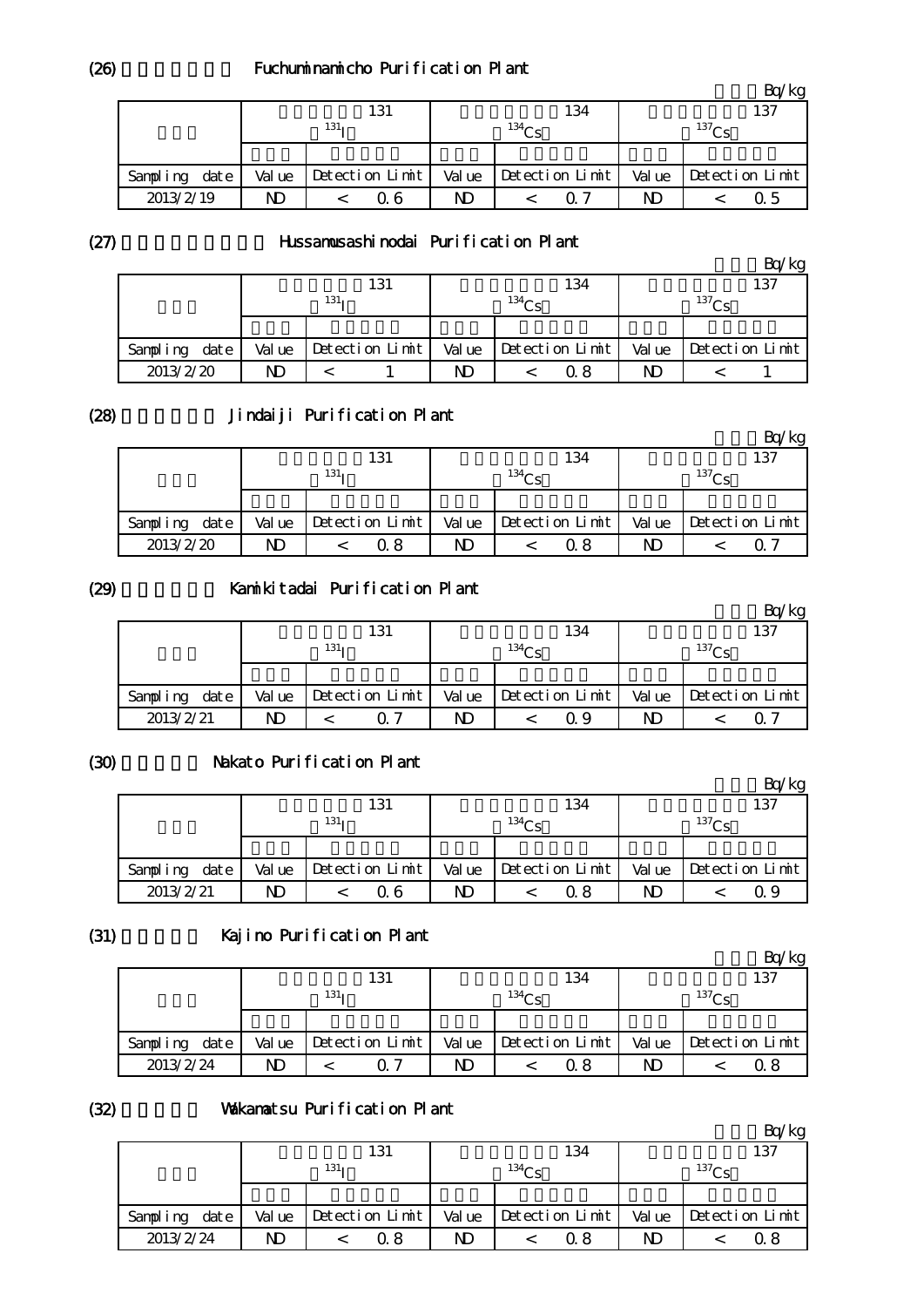|               |        |                 |        |                   |        | Bq/kg           |
|---------------|--------|-----------------|--------|-------------------|--------|-----------------|
|               |        | 131             |        | 134               |        | 137             |
|               |        | $131_1$         |        | 134C <sub>c</sub> |        | $^{137}$ Ce     |
|               |        |                 |        |                   |        |                 |
| Sampling date | Val ue | Detection Limit | Val ue | Detection Limit   | Val ue | Detection Limit |
| 2013/2/25     | ND     | ∩ 7             | ND     | 0. 8              | ND     | 0. 8            |

(34)

# N shitokyosakaecho Purification Plant

|                  |        | 131              |        | 134             |        | 137             |
|------------------|--------|------------------|--------|-----------------|--------|-----------------|
|                  |        | 131 <sub>T</sub> |        | $^{134}$ Cs     |        | $^{137}$ Ce     |
|                  |        |                  |        |                 |        |                 |
| date<br>Sampling | Val ue | Detection Limit  | Val ue | Detection Limit | Val ue | Detection Limit |
| 2013/2/25        | ND     |                  | ND     | $\Omega$ 7      | ND     |                 |

#### (35)

## Shibakubo Purification Plant

|               |        |                  |       |                 |        | 'kg             |
|---------------|--------|------------------|-------|-----------------|--------|-----------------|
|               |        | 131              |       | 134             |        | 137             |
|               |        | 131 <sub>1</sub> |       | $^{134}$ Cs     |        | $^{137}$ Cs     |
|               |        |                  |       |                 |        |                 |
| Sampling date | Val ue | Detection Limit  | Value | Detection Limit | Val ue | Detection Limit |
| 2013/2/26     | ND     | በ 7              | ND    | Q 9             | ND     | 0 8             |

#### (36)

# Hoyacho Purification Plant

|               |        |                  | 131             |        |                   | 134             |       |                   | 137             |
|---------------|--------|------------------|-----------------|--------|-------------------|-----------------|-------|-------------------|-----------------|
|               |        | 131 <sub>T</sub> |                 |        | 134C <sub>c</sub> |                 |       | 137C <sub>c</sub> |                 |
|               |        |                  |                 |        |                   |                 |       |                   |                 |
| Sampling date | Val ue |                  | Detection Limit | Val ue |                   | Detection Limit | Value |                   | Detection Limit |
| 2013/2/26     | ND     |                  | <u>n</u> 7      | ND     |                   | 0.8             | N)    |                   | 0 8             |

## (37)

# Kokubunjikitamachidaini Purification Plant

|                  |        |                  |       |                   |                   | Bq/kg           |  |
|------------------|--------|------------------|-------|-------------------|-------------------|-----------------|--|
|                  |        | 131              |       | 134               |                   | 137             |  |
|                  |        | 131 <sub>T</sub> |       | 134C <sub>c</sub> | 137C <sub>c</sub> |                 |  |
|                  |        |                  |       |                   |                   |                 |  |
| date<br>Sampling | Val ue | Detection Limit  | Value | Detection Limit   | Value             | Detection Limit |  |
| 2013/2/27        | ND     | ∩ 7              | ND    | $\Omega$ 7        | ND                | Q 8             |  |

#### (38)

# Higashikoigakubo Purification Plant

|               |        |                  |                 |    |             |                         |       |                   | $\sqrt{k}$      |
|---------------|--------|------------------|-----------------|----|-------------|-------------------------|-------|-------------------|-----------------|
|               |        |                  | 131             |    |             | 134                     |       |                   | 137             |
|               |        | 131 <sub>T</sub> |                 |    | $^{134}$ Ce |                         |       | 137C <sub>c</sub> |                 |
|               |        |                  |                 |    |             |                         |       |                   |                 |
| Sampling date | Val ue |                  | Detection Limit |    |             | $Value$ Detection Limit | Value |                   | Detection Limit |
| 2013/2/27     | ND     |                  | 0 6             | ND |             | 0. 7                    | ND    |                   |                 |

#### (38) Omaru Purification Plant

|                  |        |                 |        |                 |       | kg              |
|------------------|--------|-----------------|--------|-----------------|-------|-----------------|
|                  |        | 131             |        | 134             |       | 137             |
|                  |        |                 |        |                 |       |                 |
| date<br>Sampling | Val ue | Detection Limit | Val ue | Detection Limit | Value | Detection Limit |
| 2013/2/28        | ND     | ∩ 7             | ND     | ი 9             | ND    |                 |

(33)